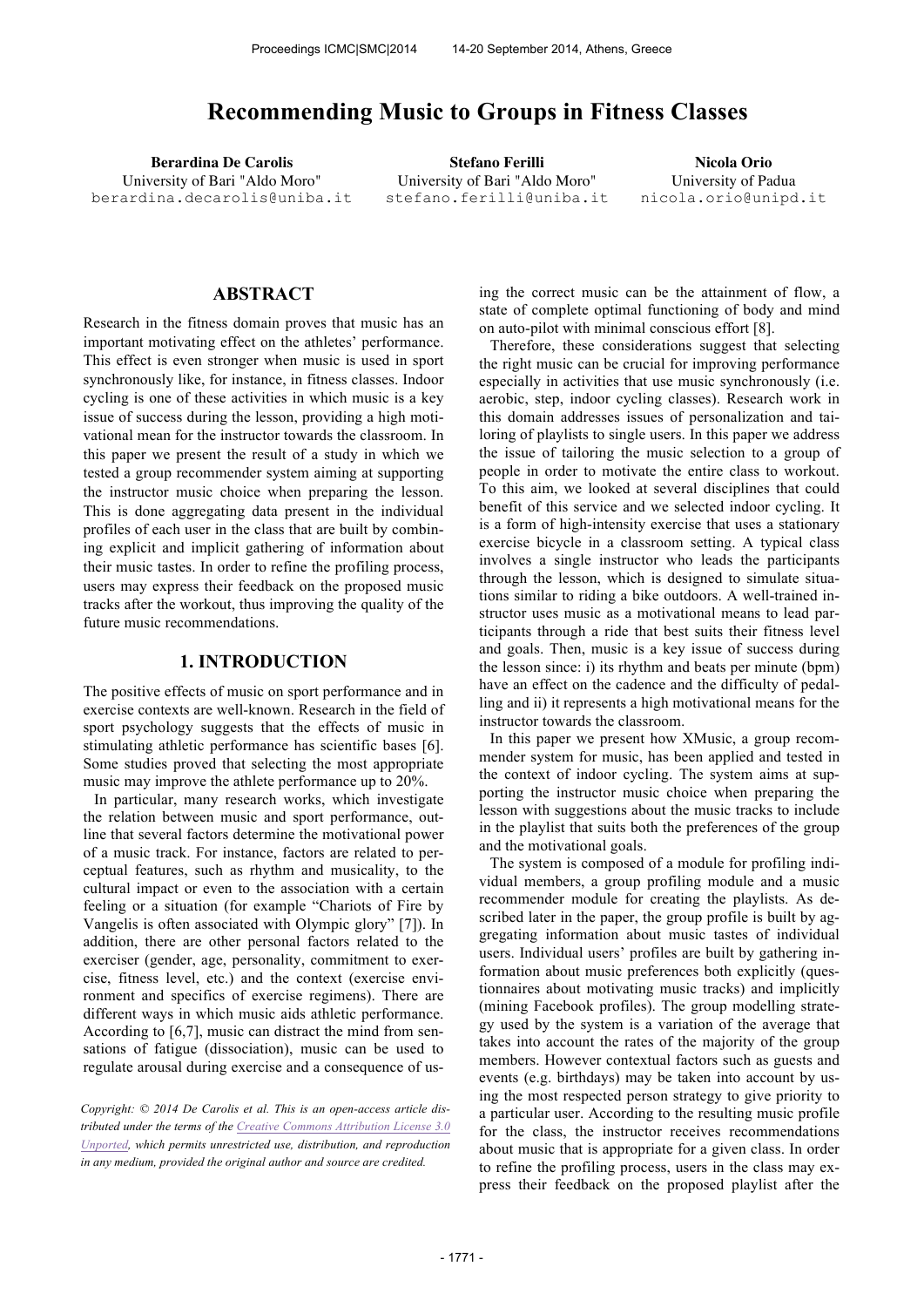workout, thus improving the quality of future music recommendations.

The paper is organized as follows. Related work is described in Section 2. In Section 3, we describe the XMusic system. An evaluation of our approach is presented in Section 4. Conclusions and future research directions are discussed in Section 5.

# **2. RELATED WORK**

Group profiling has become increasingly important especially in the context of recommender systems in which suggestions and recommendations are addressed to a group of people instead of an individual. These applications may have different purposes as, for instance, providing information and news on public displays [5] or a music playlist in an ambient in which a group of people is located [10,4].

The majority of systems that adapt their behaviour to groups of users employ two main approaches. The former combines individual recommendations to generate a list of group recommendations, while the latter computes group recommendations using a group profile derived from individual profiles (e.g. [10,11]). Strategies to aggregate individuals' preferences are various (see [9,2] for details from the perspective of group recommendation). These strategies try to maximize group satisfaction and/or to avoid un-satisfaction of some members in the group or to privilege a particular member. In [12] a novel group recommendation solution is proposed, which incorporates both social and content interests of group members. They propose a group consensus function that captures the social, expertise, and interest dissimilarity among group members.

In all cases, when developing a group recommender system, there is a need to know as much as possible of each user for generating the most relevant and appropriate set of recommendations [1]. Sometimes this is not possible and some authors integrate missing information with a demographic statistical approach [5].

There exist many group recommender systems in literature, the most popular of which have been applied in the field of music, movies and TV programs recommendations.

For instance, one of the first group recommender systems for movies is PolyLens [11], a component of MovieLens. This system models intentional groups, explicitly selected for a particular reason: watching a movie together. Polylens uses an algorithm that merges users' recommendation lists, and sorts the merged list according to the principle of Least Misery. Then selected movies are ordered in a decreasing degree of preference, by taking into account the minimum score given to every item in the list. In this way, less favourable users may exert a big influence on the final result. This strategy seems appropriate for MovieLens since it suggests movies that part of the group really wants to see.

Another interesting application field of group recommenders is music. Systems like MusicFx [10], Flytrap [4], AdaptiveRadio [3] and PartyVote [14] aim at selecting music that is most appropriate to the tastes of a group. In particular, MusicFx is a system employed in fitness centres to choose music according to the preferences of the groups of users present in different rooms. The strategy used by MusicFx is the Average without Misery, which is based on the sum of normalized scores of every item in the list of preferences. Since this strategy allows fixing a threshold (a minimum predefined value under which that alternative is cancelled from the final sequence of interests), it ensures a minimum degree of satisfaction for every item in the final list of music songs. For this reason, the less favourable user can eliminate from the list the pieces he hates, by giving them an evaluation score equal to zero. This, however, may represent a problem since, if several users give a zero score to several items, the system will not be able to create a list because all the preferences will be equal to zero. Flytrap is a system that constructs a playlist that tries to please everyone in an active environment. Users' musical tastes are automatically derived by information about the music that people listen to on their computers. As in MusicFX users are recognized by their active ID badges that let the system know when they are nearby. The system, using the preference information it has gathered from watching its users, and knowledge of how music genres interrelate, how artists have influenced each other, and what kinds of transitions between songs people tend to make, finds a compromise and chooses a song. Once it has chosen a song, music is automatically broadcast and played.

Adaptive Radio is a system that selects music to play in a shared environment. Rather than attempting to play the songs that users want to hear, the system avoids playing songs that they do not want to hear. Negative preferences can potentially be applied to other domains, such as information filtering, intelligent environments, and collaborative design. PartyVote is a system that provides established groups with a simple democratic mechanism for selecting and playing music at social events. Finally, GroupFun [13] is designed to help a group of friends to reach a common music playlist starting from their distinct tastes and applying a voting strategy.

## **3. THE XMUSIC SYSTEM**

XMusic is an application that, using a group profiling strategy, aims at supporting the instructor's music choice, when preparing the lesson, with recommendations about the best tracks that suit the music preferences of the group. The group profile can be created according to preferred genres, artists or songs and XMusic may recommend tracks to include in the playlist according to these features. In the current version of the system the creation of the group profiling is guided by genres. The architecture of the system is realized by a number of distributed components, implemented as software agents written in Java (see Figure 1). In particular, the process of creating a playlist matching the tastes of a group of users is divided in three main phases.

The *first phase* aims at profiling the users that will attend to the indoor cycling class to create the class group profile. The *User Agent*, which represents the user in this process, is responsible for the acquisition of music preferences. This task is performed using a questionnaire about motivational music preferences in combination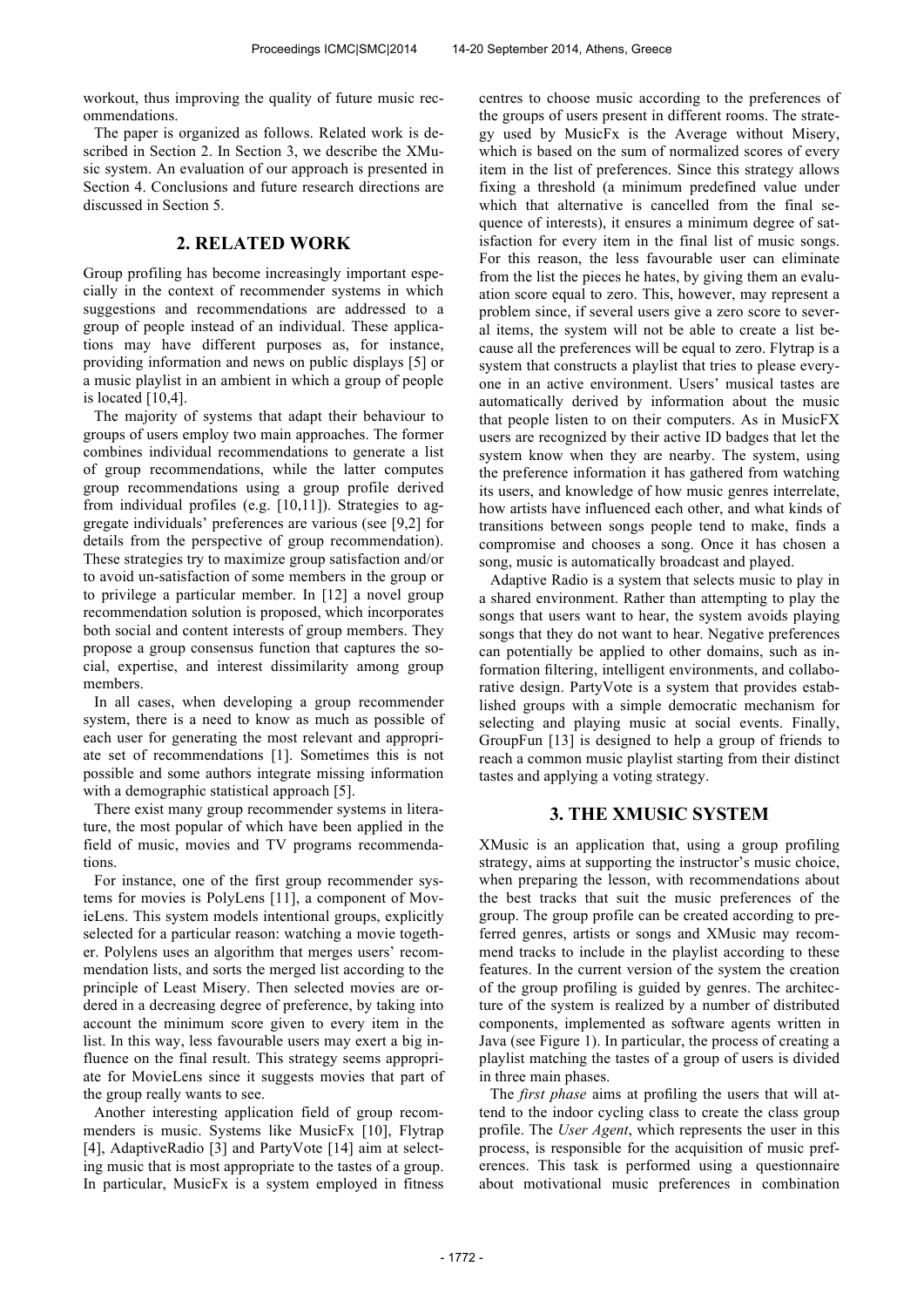with data obtained by crawling Facebook profiles. We chose Facebook because of its popularity among our users, yet similar information can be gathered from mining microblogs in Twitter [14] or from downloading user listening history in LastFm [15]. We assume equal interest to all artists and genres in the case a user did not have a profile on a social network, although in our experiments all the users had a Facebook profile.



**Figure 1.** The Architecture of the XMUSIC System

This is done using the Facebook and YouTube APIs in combination with Last.fm and Echonest APIs. Last.fm provides a number of Web services providing access to information such as the genre tags attached to a song, artist-to-artist similarity, the list of the top 100 tags for each artist and statistics on the most popular artists on the site. Echonest is a service purely created for the music domain. Among its various functions, it is able to identify the artist name (single or group) from a textual paragraph that mentions him/her and provide additional information about the artist, such as the related musical genres.

The *second phase* concerns the group profiling task. In case the User Agent cannot gather any information about the associated user, we set the initial profile to the demographic one that is built from the questionnaire results. Starting from the user profiles, the Group Modelling Agent (GMA) computes a ranked list of music genres and one of the most popular artists and, from these lists creates the group profile. At the moment the GMA generates the profile according to the most appropriate music genres for the group.

Analysing the most commonly used strategies and their effect on the resulting group profile we decided to adopt a variation of the *average without misery* (whose definition and strengths have been discussed in Section 2). The agent may use different grouping strategies according to some parameters that can be set by the instructor. For instance the "most respected person" [9] can be used in

case there is a guest or a person that is participating to the class for the first time.

In the *third phase*, starting from the group music profile the DJ Agent composes and proposes to the instructor a set of playlists ordered according to how much they match the music preferences in the group profile. To this aim, the DJ Agent accesses to a repository containing the musical tracks. The instructor may accept one of the proposed playlists and, eventually, modify it according to his training goals. The system will provide suggestions about music of the same genres, similar authors or songs, using the Last.fm APIs.

The *fourth phase* concerns the evaluation and the refinement of the user profiles of the group members. This evaluation is performed by users that participated to the class, by expressing a rating about the playlist songs. Besides this, we performed an experiment for evaluating the group satisfaction. In this experiment, besides collecting data with a questionnaire, we asked the instructor to report the training data of each user during the workout.

#### **3.1 Gathering Music Preferences**

The characterization of the user's musical tastes in XMusic is derived both from a survey and from the analysis of music preferences expressed on the various social media used by the user. In particular, from the analysis of Facebook profiles in which many people post music video or likes musical pages.

In XMusic we have developed an agent that acquires information about the music a user is currently interested in. First the user is invited to fill a questionnaire about motivational music (derived by the BMRI questionnaire [7]) developed under Facebook, whose aim is twofold: gathering explicit user data concerning his music tastes and get the consent to access to his Facebook profile in order to get the music video posted by the user, fan pages and to analyse them.

The questionnaire aims at assessing which are the preferred music genres of the user during the workout. Besides personal information such as gender, age and type of physical activity that is usually performed by the user, questions concern the user's preferred genres when training, the preferred radio station, the list of top ten songs listened by the user during the workout, and the motivations for listening at those songs.

In this survey study we collected 250 questionnaires. The average age of people participating at the study was 38; 40% of them declared to workout 3 days/week, 30% 5 days/week, 20% every day and the rest occasionally. The performed activities varied among: indoor cycling 19%, running 37%, fitness 33%, cycling 9%, other 2%. Most of them (75%) used music regularly when training. From the analysis of preferred genres and songs the most frequent ones were the following: rock 39%, pop 23%, dance 31%, soul 6%, soundtrack 1%.

Besides collecting information about motivational music tastes, the User Agent integrates this information with data present in the user Facebook profile (Fan pages) and with the analysis of musical video posted by the user. In order to analyse this data we used the Last.fm and Echonest APIs that allow to extract the artist name, the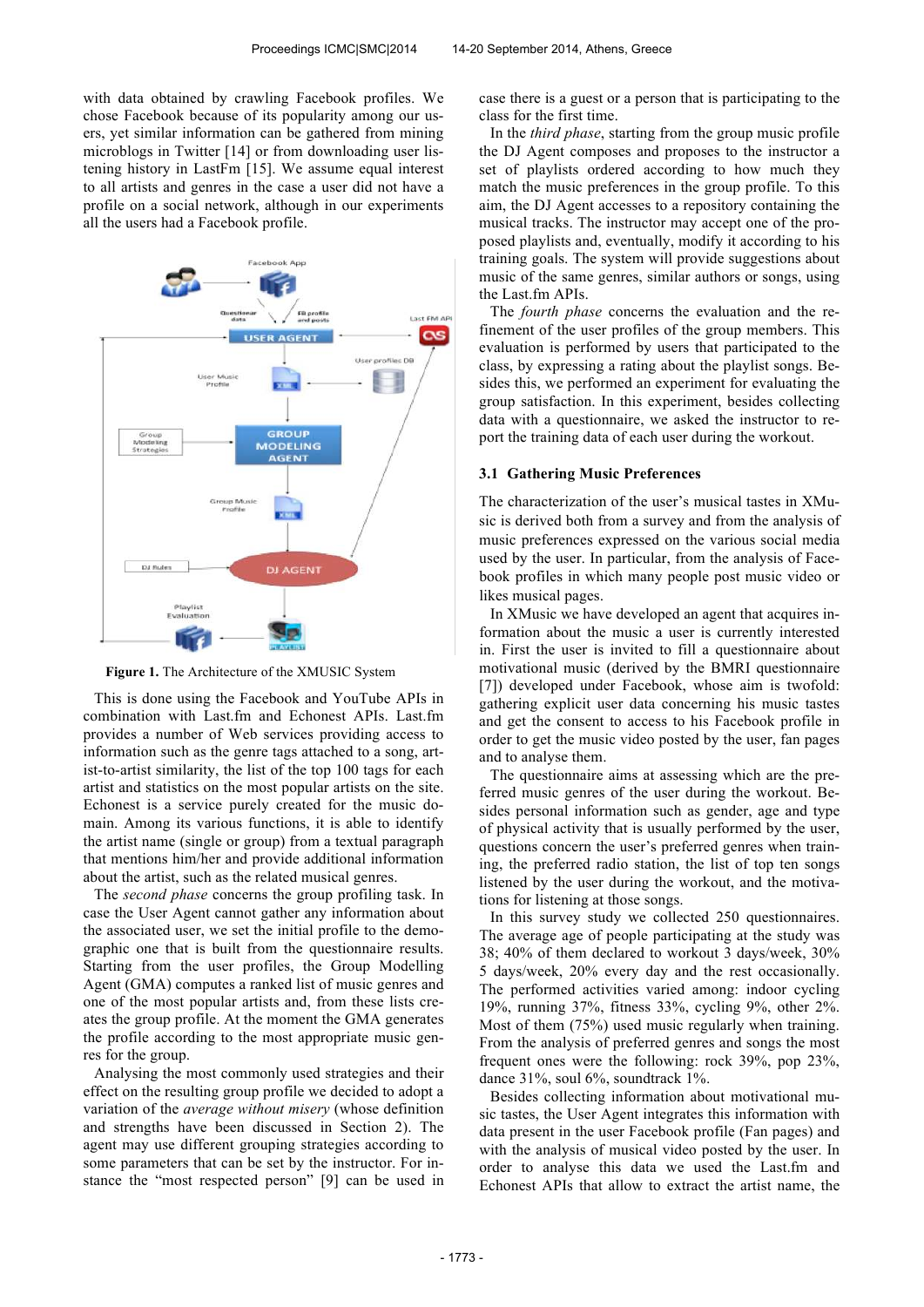title of the song and the most relevant tags used to indicate the genre of that song.

Let's consider for instance "user#8", who filled the questionnaire and indicated rock and pop as his preferred motivational genres during workout. As shown Figure 2, from the analysis of the video posted on his Facebook wall the application found 12 music videos and for each song the two main genre tags for that song are extracted.

| <b>Title</b>              | <b>Artist</b>      | Genre                    |
|---------------------------|--------------------|--------------------------|
| <b>Wuthering Heights</b>  | <b>Kate Bush</b>   | pop<br>female vocalist   |
| <b>Born Alone</b>         | Wilco              | rock<br>indie rock       |
| Set Fire to the Rain      | Adele              | soul<br>pop              |
| Someone Like You          | Adele              | soul<br>adele            |
| Howlin' for You           | The Black Keys     | indie rock<br>blues rock |
| Days Are Forgotten        | Kasabian           | indie<br>indie rock      |
| My Baby Just Cares for Me | <b>Nina Simone</b> | jazz<br>female vocalist  |
| Give a Little More        | Maroon 5           | pop<br>maroon 5          |
| <b>Sunday Morning</b>     | Maroon 5           | rock<br>pop              |
| L'Uomo Che Amava le Donne | Nina Zilli         | italian<br>pop           |

**Figure 2.** An example of data collected from the Facebook profile

The additional information, derived from posted music, is used to enrich the User Music Profile that is structured in order to include information about preferred genres and artists. In computing the weight to give to a genre in the profile, it is necessary to combine information derived by the questionnaire and posted music. According to the purpose of XMUSIC we decided to give the same weight to the information taken from the two knowledge sources.

Then, denoting with  $u_i$  a user, with  $g_i$  a genre, with  $a_k$  an artist and with  $s<sub>l</sub>$  a song, the rate at time t0 is calculated as follows:

#### $\mathbf{rate}_{\mathbf{t0}}(\mathbf{g}_j, \mathbf{u}_i) = (\mathbf{testrate}(\mathbf{u}_i, \mathbf{g}_j) + \mathbf{FBrate}_{\mathbf{t0}}(\mathbf{u}_i, \mathbf{g}_j))/2$

where:

- testrate $(u_i, g_j) = ((x + nr(\text{ans}(u_i), g_j)/nr(qst))/2)$  is calculated considering: a)  $x=1$ , if the genre  $g_j$  is indicated as one of the preferred genres in the questionnaire, x=0 otherwise, b) the number of the user's answers ans( $u_i$ ) characterising a genre  $g_j$  in the questionnaire and c) nr(qst) being the number of the tracks indicated by the user in the questionnaire.

- FBrate<sub>t0</sub>( $u_i$ ,g<sub>j</sub>)=((nr( $s_i$ ,g<sub>j</sub>)/nr( $s_i$ )+nr(fan,g<sub>j</sub>)/nr(fan))/2 is the average of the percentage of songs present in the Facebook profile belonging to a genre  $g_i$  with the percentage of fan pages for the same genre.

In order to evaluate the popularity of an artist  $a_{\nu}$  it is possible to consider an absolute preference list relative to the posted songs or one for each genre. In the latter case, the popularity of an artist  $a_k$  for a user  $u_i$  is calculated for each of the genres to which the artist belongs. Then, for each genre and artist, the list of songs, ordered according to their popularity among the group members, is inserted in the database that will be used for the recommendation.

In particular it is computed as follows:

 $\forall$  g<sub>j</sub>: genre(a<sub>k</sub>, g<sub>j</sub>) where this predicate indicates the genre of the considered artist:

# **popularity**<sub>t0</sub> $(a_k, g_j) = nr(s_l, a_k)/nr(s_l, g_j) + fan(a_k)$

where fan( $a_k$ ) may be 1 if the user likes that artist or 0 otherwise.

Consider again user#8, who indicated rock as his main motivational genre for workout and indicated as examples of motivational music three rock tracks. In a fivepoints Likert scale, from *none* (1) to *very much* (5), user#8 indicated that he liked two of those *very much* (5) and one *quite a bit* (4); moreover he indicated that he liked one indie *very much* (5) and one dance song *quite a bit* (4) on a total of five songs. Figure 2 shows the list of songs present on his Facebook profile and he likes Adele and the Rolling Stones.

Then, at the first interaction the rates for the genres in the profile will be:

rate<sub>t0</sub>(rock,user#8) =  $0.70$ rate<sub>t0</sub>(indie,user#8) =  $0.13$ rate<sub>t0</sub> (pop,user#8) =  $0.17$ rate<sub>t0</sub>(swing jazz, user#8) =  $0.08$ rate<sub>t0</sub>(soul, user#8) =  $0.08$ rate<sub>t0</sub>(dance, user#8) =  $0.005$ the other genres rates are equal to 0.

Then, the User Agent computes the list of artists according to their popularity. For instance, for user#8:

popularity<sub>t0</sub>(Maroon5,rock,user#8) = 1 popularity<sub>t0</sub>(Maroon5,pop,user#8) = 2 popularity<sub>t0</sub>(Adele,pop,user#8) = 2 popularity<sub>t0</sub>(Adele,soul,user#8) = 3 and so on.

In this way the User Agent will build the User Music Profile (UMP) that will be represented as a XML document. In particular, in order to distinguish between songs that were tagged as motivational in the questionnaire and songs that the user liked in different contexts, we included the attribute motivate in the profile with the score given by the user.

As described later, the UMP is updated according to modification in the FBrate (new music is posted or shared) and from the evaluation of the proposed music after the indoor cycling class.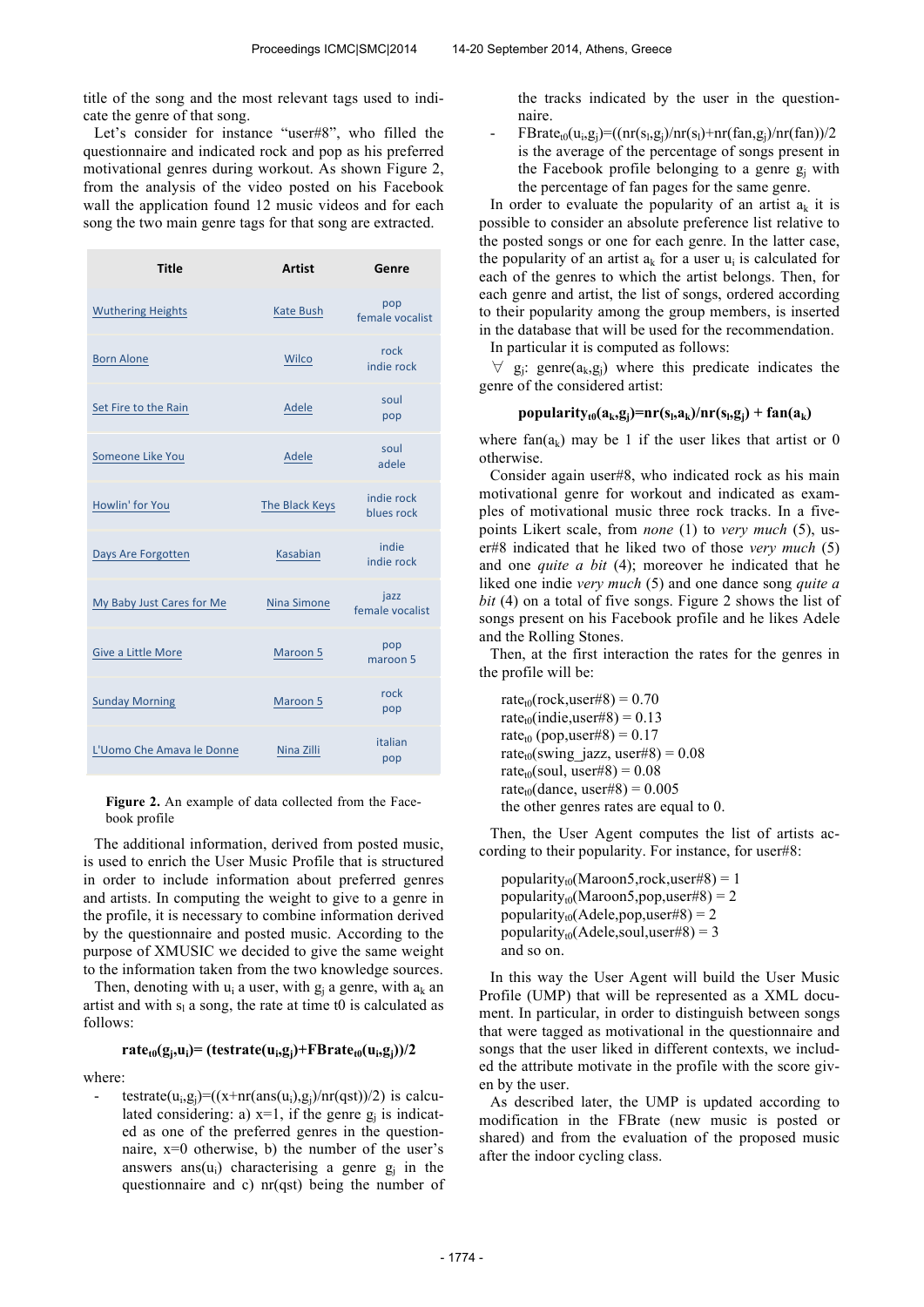#### **3.2 Creating the Group Profile**

In building the Group Music Profile (GMP) the Group Modelling Agent (GMA) combines information about music preference of people participating to the class.

As a first step, the GMA consults each User Agent representing the group members to get information about the preferred genres, artists and songs. In case no information is available about a user, his profile will be set equal to the demographic one that has been built from the questionnaire.

At this stage of development of the system, the GMA generates the profile according to the most appropriate music genres for the group. Analysing the most commonly used strategies and their effect on the resulting group profile we decided to adopt a variation of the average without misery by computing the average of the individual preferences only for those items for which the majority of the group members has a rating above a certain threshold (say 0.2). Moreover, in case the instructor needs to privilege a particular user, the most respected person strategy is employed. Let's suppose that the instructor decides to create the GMP for a class of 10 people and that for two of them we do not know any information about music preferences. The situation will be the one illustrated in Table 1.

|                | Soul     | Pop  | Indie            | Rock | Dance    | Jazz             |
|----------------|----------|------|------------------|------|----------|------------------|
| U1             | 0        | 0.17 | 0.13             | 0.7  | 0        | 0                |
| U <sub>2</sub> | 0.2      | 0.13 | 0                | 0.4  | 0.17     | 0                |
| U3             | 0.49     | 0.2  | 0                | 0.11 | 0.1      | 0.1              |
| U <sub>4</sub> | 0.3      | 0.4  | 0                | 0    | 0.3      | $\theta$         |
| U <sub>5</sub> | $\Omega$ | 0.39 | 0.17             | 0.17 | 0.19     | 0.08             |
| U6             | 0.7      | 0.4  | 0.11             | 0.19 | $\theta$ | 0.1              |
| U7             | 0.2      | 0.55 | 0.05             | 0.21 | $\theta$ | $\mathbf{0}$     |
| U8             | $\Omega$ | 0.35 | 0.05             | 0.1  | 0.2      | $\theta$         |
| <b>U9-DP</b>   | 0.06     | 0.3  | 0                | 0.39 | 0.3      | $\boldsymbol{0}$ |
| $U10 - DP$     | 0.06     | 0.3  | $\boldsymbol{0}$ | 0.39 | 0.3      | $\boldsymbol{0}$ |
| Average        |          |      |                  |      |          |                  |
| without        | 0.2      | 0.32 |                  | 0.27 |          |                  |
| miserv         |          |      |                  |      |          |                  |

**Table 1.** GMP according to genre preferences.

Therefore the following genres will be initially included in the group profile: pop with a rate of 0.32, rock with a rate of 0.27 and soul with a rate of 0.2. The Dance genre, that has a good rate in the demographic profile, does not have enough popularity in the group for which the playlist is generated and its rate does not pass the 0.2 threshold.

Differently from the genre, the matrix illustrating preferences about artists for each group member is very sparse. For this reason, at this stage of the project, we just compute the artists and songs lists according to their popularity among group members and we indicate which are the songs that were considered motivational by the user, in case this information is known.

#### **3.3 Selecting the Group Adapted Music Tracks**

The DJ Agent suggests tracks to include in the playlists according to the content of the GMP. Let's suppose that the instructor wants to create a playlist of *n* tracks using the strategy shown before according to genre preferences of the group. Then, the percentage of songs p\_songs to include in the playlist of the genre  $g_k$  is calculated by dividing the genre rate by the total of the rating values for all the genres promoted in the GMP. This is necessary since the use of the threshold excludes some genres.

The number of songs for each genre to include in a playlist *p* is calculated as:

#### nr\_songs( $g_k$ )=round(p\_songs( $g_k$ )\*n)

for k=1 to j-1, for the last genre nr songs(g<sub>i</sub>)=n- $\Sigma$  k=1, j-1 nr\_songs( $g_k$ ).

Then, in this example, let's suppose to recommend 10 tracks for the playlist, it will contain 4 pop, 4 rock and 2 soul tracks (see Figure 3).

|                | a valutazione                      |                         |
|----------------|------------------------------------|-------------------------|
| 10             | Right to Be Wrong (Joss Stone)     | <b>Mi</b> piace         |
| 9              | Set the Fire to the Rain (Adele)   | Mi piace                |
| 8              | Somebody to Love (Queen)           | Mi piace                |
| $\overline{7}$ | With Or Without You (U2)           | <b>Mi</b> piace         |
| 6              | Can't Stop (Red Hot Chili Peppers) | Mi piace                |
| 5              | Howlin' For You (The Black Keys)   | Mi piace                |
| 4              | Price Tag (Jessie J)               | $\blacksquare$ Mi piace |
| 3              | Firework (Kate Perry)              | <b>D</b> UMi piace      |
| $\overline{2}$ | Give Me All Your Lovin (Madonna)   | Mi piace                |
|                | 1 Give a Little More (Maroon 5)    | Mi piace                |
|                |                                    |                         |

**Figure 3.** An example of generated playlist and the interface used for its evaluation.

The successive step consists in selecting the tracks for each genre to include in the playlist. As said in the introduction, familiarity is considered an important factor in using music for motivating people during workout. On the other hand listening every time to the same music may result boring. Therefore it is necessary to introduce a certain level of serendipity that can be given by selecting a certain number of tracks similar to the favourite ones for working out or songs of artists similar to the most popular ones.

To this aim the DJ agent first considers the set of artists( $g_k$ ) for a genre  $g_k$  ordered according to their popularity in the group profile. Then, for each artist  $a_i$  we consider the most popular songs and we select for each artist a number of songs that is proportional to his popularity in the genre list. This is done using Last.fm API. 50% of the tracks is selected from this ordered list, the other half is selected as follows:

- 20% of the set is selected by songs similar to the most motivational and popular ones.
- 20% with songs of artists similar to the most popular ones.
- 10% with new hits for that genre.

At the moment the DJ Agent does not follows complex rules in deciding how to schedule the tracks in the playlist. It simply avoids putting two tracks by the same artist in a row and in order to avoid playing the same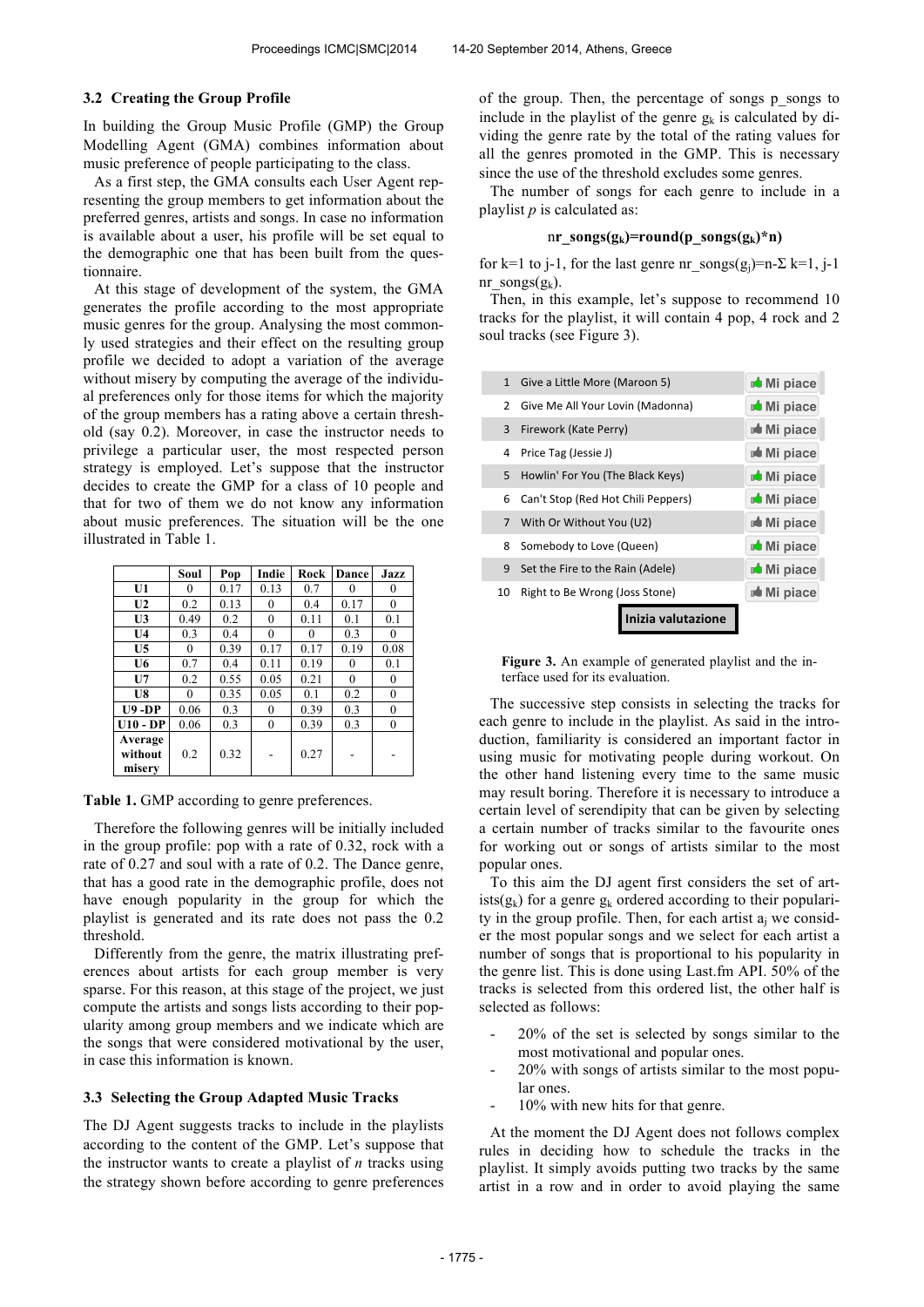songs in temporally near workouts (2 weeks), all tracks have a flag (played) that is reset every 2 weeks. The rules and tracks order can be changed by the instructor in the application.

# **3.4 Taking Feedback into Account**

People participating in the indoor cycling class may express their feedback about the playlist used for the workout by expressing their approval about the music choice by pressing the like button aside the song link (Figure 3).

The user's evaluation is sent to the system and used to refine the user's music profile. In fact, positive feedbacks are used to improve the rating of the genre, the artist and also of the specific song. The genre and artist rates are computed again by considering the positively evaluated songs in the same way as the posted ones. If a user does not provide any feedback, then his profile is updated only on the basis of new acquisition of information on his Facebook profile. Moreover, from the evaluations made be the group members, it is possible to compute the group rating of the proposed playlist. This rating is used to refine the demographic music profile.

## **4. EVALUATION**

We evaluated the current version of the system prototype in a Fitness centre. The evaluation study involved 30 users that were randomly divided into 6 groups of 10 persons each attending to two different indoor cycling classes. The week before the experiment we asked each user to fill the motivational music questionnaire and then we built his music profile according to the procedure explained in the previous section.

For each group the instructor ran a "baseline" workout in which the music was selected randomly from a list of tracks. During the workout the instructor monitored the bpm of each user and annotated the training zone of the user as: lower, right, higher. After the workout, we asked members attending each class to answer a questionnaire aiming at collecting an overall evaluation of the music used for the workout and to provide a feedback for each song as explained before.

| Group          | <b>Baseline – Random Music</b> | <b>Adapted music</b>       |
|----------------|--------------------------------|----------------------------|
| G1             | 30% lower, 55% right, 15 %     | 23% lower, 56% right, 21 % |
|                | higher                         | higher                     |
| G <sub>2</sub> | 40% lower, 48% right, 12%      | 13% lower, 62% right, 25 % |
|                | higher                         | higher                     |
| G <sub>3</sub> | 20% lower, 50% right, 30%      | 15% lower, 55% right, 30%  |
|                | higher                         | higher                     |
| G <sub>4</sub> | 45% lower, 35% right, 20%      | 15% lower, 45% right, 40%  |
|                | higher                         | higher                     |
| G <sub>5</sub> | 15% lower, 65% right, 20%      | 12% lower, 65% right, 23%  |
|                | higher                         | higher                     |
| G <sub>6</sub> | 55% lower, 40% right, 5%       | 30% lower, 55% right, 15%  |
|                | higher                         | higher                     |

**Table 2.** Workout performance results in the two conditions.

Then in order to test the proposed approach we performed the same test by using XMusic and selecting tracks according to the preferred genres and music of the group. Results of the workout performance are listed in Table 2, while results of the questionnaire are shown in Table 3. Table 2 shows that on average most of the groups had a better performance in the second condition, when music was adapted to the group.

Besides the questionnaire results shown in Table 3, that confirmed our hypothesis that the group appreciated the fact that the playlist included some of their favourite genres, artists and songs, we evaluated the feedback expressed by each participant. For the first and the last questions reported in Table 3, we carried out a Student's t-test to verify the statistical significance of the differences between the average scores (baseline and adapted). In both cases the could conclude that the difference was significant. Moreover, we compared the prevision of the system for a group with the evaluation provided by each group after the workout using the MAE (Mean Average Error) obtaining a value of 0.12.

| <b>Ouestion</b>                                                      | <b>Answers</b>                                                | <b>Baseline</b><br>average | Adapted<br>average |
|----------------------------------------------------------------------|---------------------------------------------------------------|----------------------------|--------------------|
| How much did<br>you like the<br>music today?                         | 5-points: from<br>very dissatis-<br>fied to very<br>satisfied | 2.4                        | 3.6                |
| Did the playlist<br>included some<br>of your favour-<br>ite artists? | yes/no                                                        | $30\%$ yes                 | $80\%$ yes         |
| Did the playlist<br>included some<br>of your favour-<br>ite songs?   | yes/no                                                        | $20\%$ yes                 | $70\%$ yes         |
| How much<br>energy the mu-<br>sic gave to<br>you?                    | 5-points: from<br>none to very<br>much                        | 2.6                        | 3.8                |

**Table 3.** Post-Workout Questionnaire results.

# **5. CONCLUSIONS AND FUTURE WORK**

We presented the design and prototype implementation of a system that recommends tracks for a playlist for indoor cycling classes. This application has been selected as a good domain for testing group profiling strategies. In order to create the group profile the system starts from information about individuals that are collected by combining their answers to a questionnaire and the music they share on their Facebook profile. The performance of the system has been evaluated and results show that the groups involved in the experiment appreciated and found motivating the music proposed by the system.

At present, we are running a longer experiment in terms of time, since the system is currently used in a fitness centre where we are collecting data for a period of 6 months. This is important in order to test whether the quality of the recommendations improve. This is the first prototype of XMusic and after this first evaluation study we plan to tackle some of its weakness.

First of all we plan to improve the approach adopted for generating the rates of artist and songs. A solution may consists in reducing the sparsity of data using a collabora